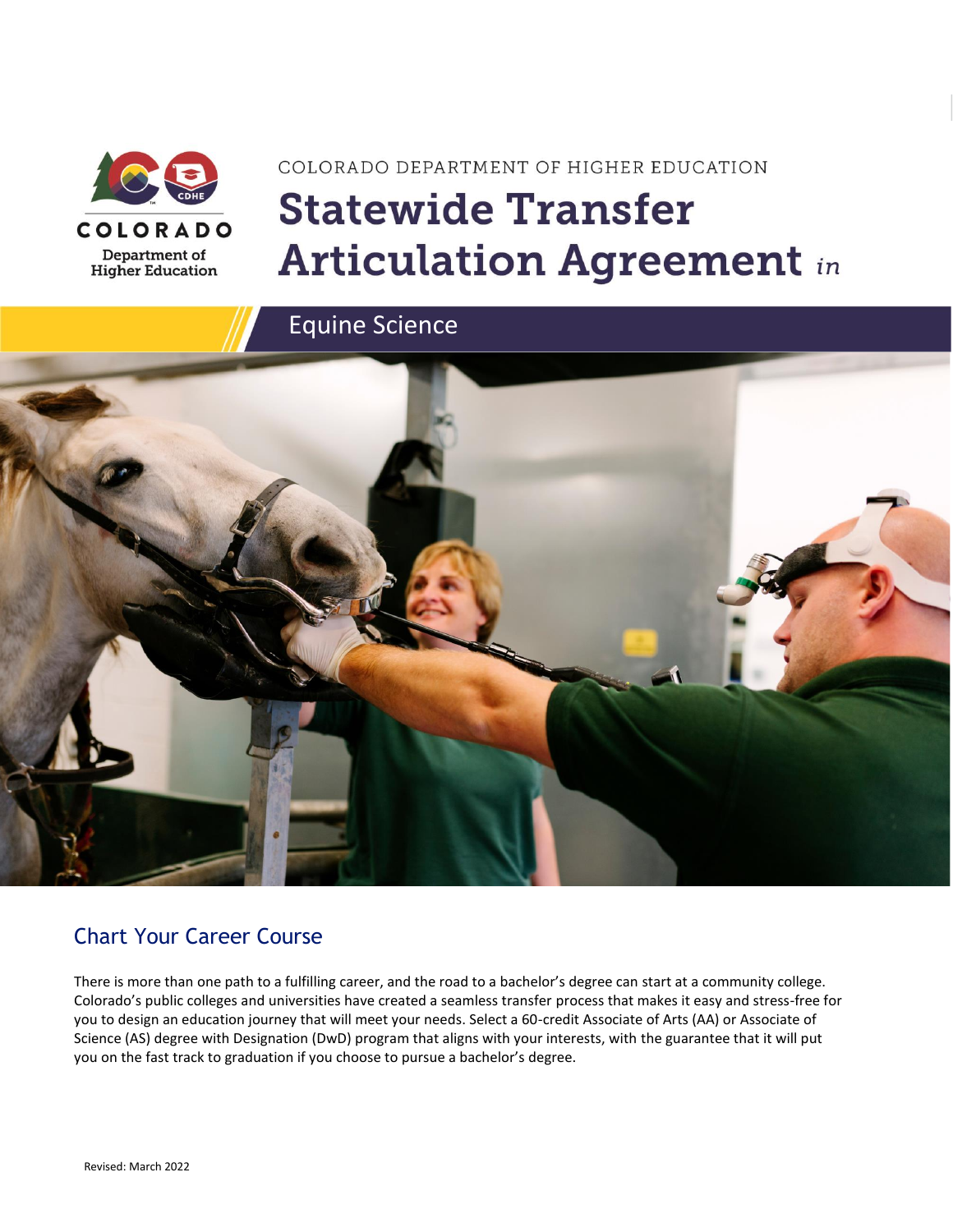### Introduction

Turn your passion for horses into a profession with a degree in equine science. An entire industry built around the breeding, showing, and care of horses continues to thrive across the world. For horse enthusiasts who view working with these majestic animals as a lifestyle, rather than simply a job, an equine science program will help them develop the necessary skills to pursue a path in this industry. Careers include equestrian program director, stable manager, and horse show announcer.

In an associate program in Equine Science, you will learn proper terminology for equine anatomy, signs of normal horse health and illness, and industry accepted methods of horse training. This degree is transferable to universities offering a bachelor's degree in Equine Science.

The first year of an Equine Science program will include math and English courses to meet general education requirements. The completion of introductory math and English courses in your first year is proven to greatly increase the likelihood of crossing the graduation stage, boosting your momentum along the academic pathway you select. Other general education courses on your pathway will cover topics in Arts and Humanities, History, Social and Behavioral Sciences, and Natural and Physical Sciences.

Program-specific courses may begin as soon as your first semester. These courses will become more advanced as you move along your degree pathway. Through this sequence of courses, your knowledge of proper horse care and diet, equine equipment, and horse training will grow and deepen. Coursework will include Introduction to Equine Science, Anatomy and Physiology, and Agriculture Economics. After completing a 60-credit associate degree, your degree pathway can continue with guaranteed transfer to a college that offers bachelor's degrees.

### **Degree Pathway Knowledge & Skills**

- Equine anatomy and physiology
- Horse nutrition
- Horse equipment
- Stable management
- Horsemanship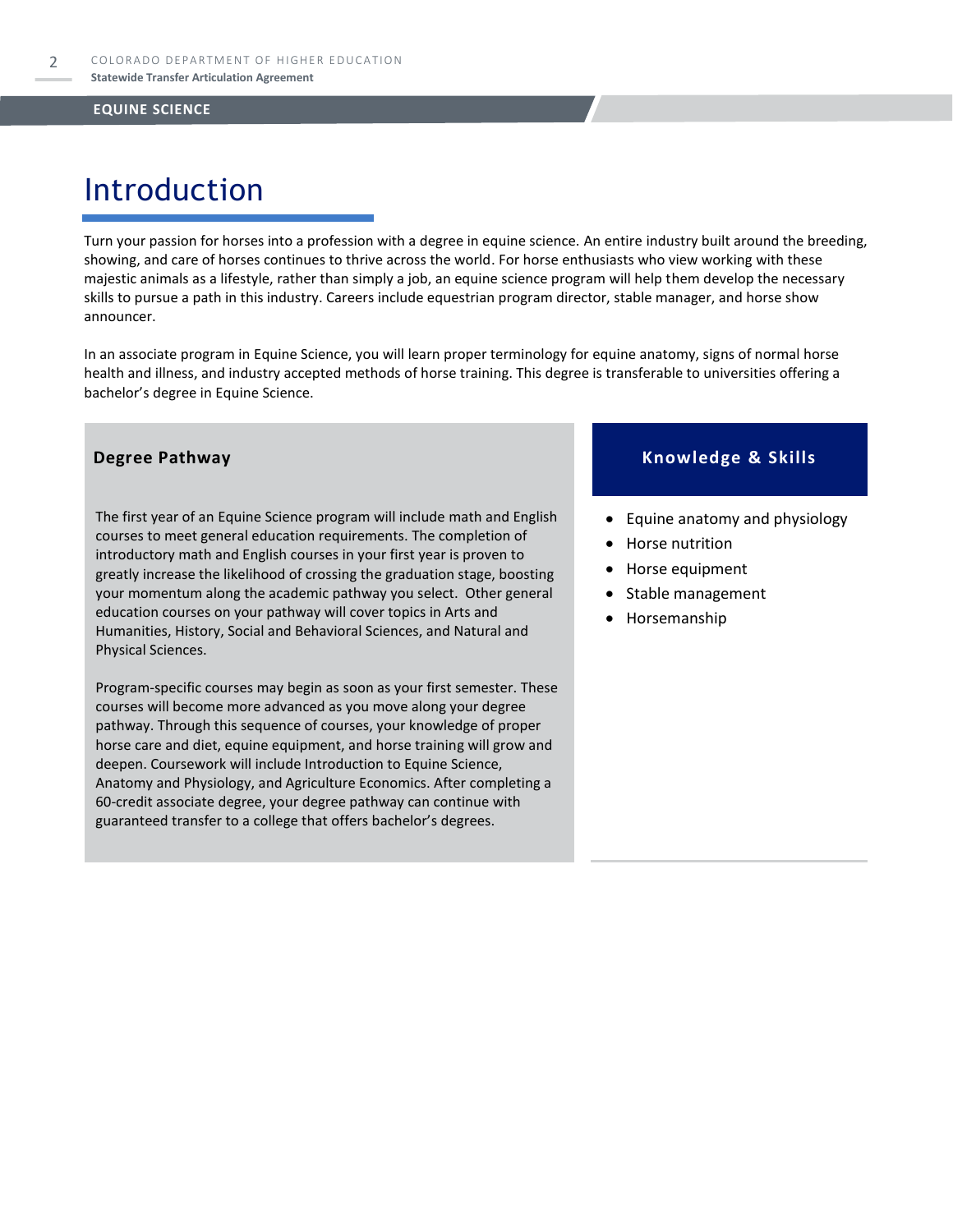## Participating Institutions

### **Earn an Associate Degree with Designation (DwD)**

*From one of these Colorado public community/junior colleges*

**Colorado Northwestern Community College** [A.S Equine

Science]

**Lamar Community College** [A.S. Equine Science]

**Morgan Community College** [A.S. Equine Science] **Northeastern Junior College** [A.S. Equine Science] **Trinidad State College** [A.S. Equine Science]

### **Earn a Bachelor's Degree**

*From this Colorado public four-year institution*

**Colorado State University-Ft Collins**  [B.S. Equine Science]

#### 3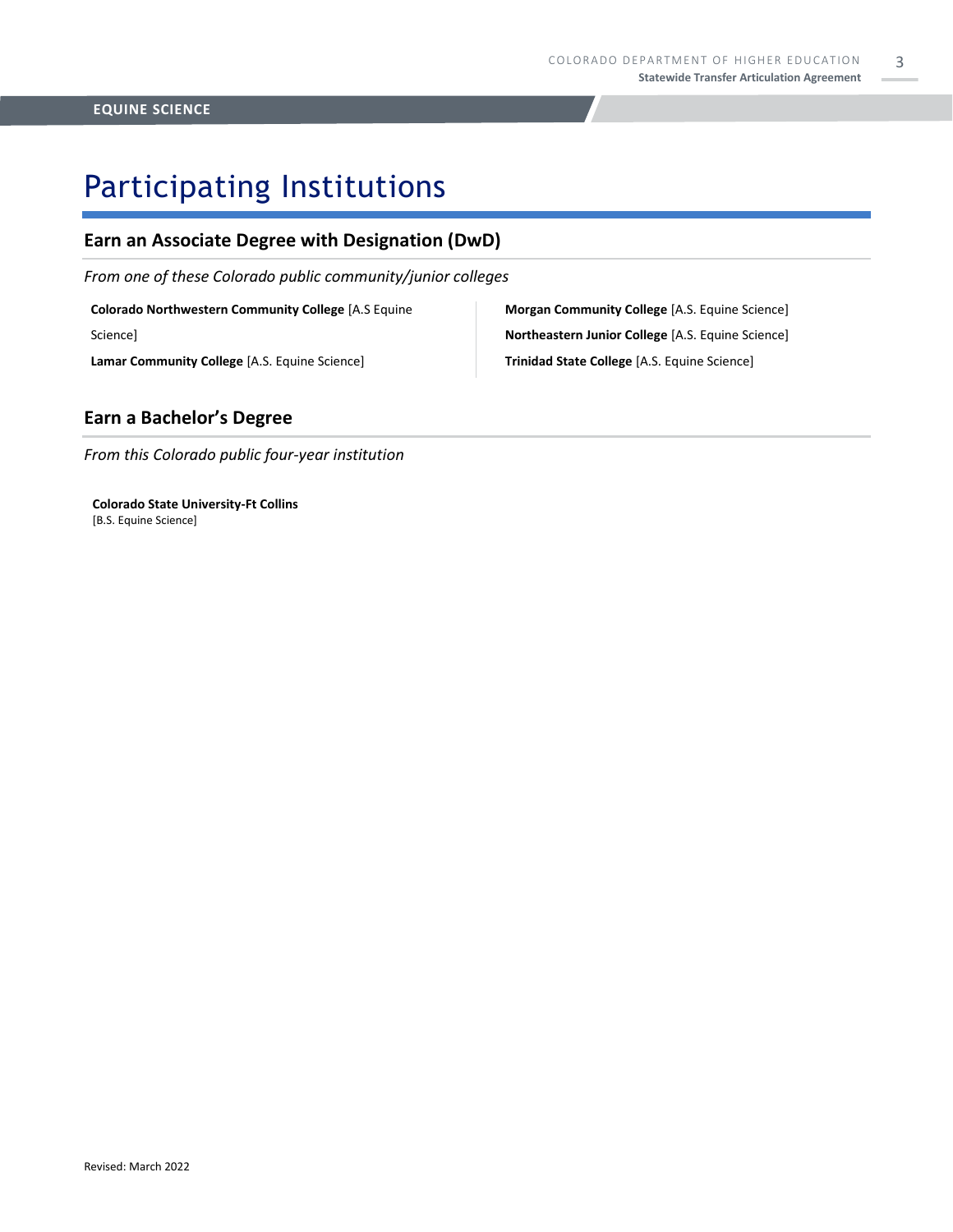# Prescribed Curriculum

### EQUINE SCIENCE

| Required Courses that Fulfill General Education Requirements<br><b>35 CREDIT HOURS</b> |                        |                                                                                                           |                                                                                                                                                                                        |  |  |
|----------------------------------------------------------------------------------------|------------------------|-----------------------------------------------------------------------------------------------------------|----------------------------------------------------------------------------------------------------------------------------------------------------------------------------------------|--|--|
|                                                                                        | Credit<br><b>Hours</b> | <b>Community College Course</b><br>No.                                                                    | <b>Course Title or Category</b>                                                                                                                                                        |  |  |
| (Written)<br>Communication                                                             | 6                      | ENG 121/1021 and ENG<br>122/1022<br><b>OR</b><br>ENG 122/1022 and a GT<br>Pathways approved CO3<br>course | English Composition I (GT-CO1) and English Composition II (GT-<br>CO2) OR English Composition II (GT-CO2) and a GT Pathways<br>approved CO3 course (GT-CO3)                            |  |  |
| <b>Mathematics</b>                                                                     | 4                      | MAT 121/1340 OR<br>MAT 125/1400 OR higher<br>calculus                                                     | College Algebra (GT-MA1) OR<br>Survey of Calculus (GT-MA1) OR a higher level calculus course                                                                                           |  |  |
| <b>Arts &amp; Humanities</b>                                                           | 6                      |                                                                                                           | Two GT Pathways Arts & Humanities courses<br>(GT-AH1, GT-AH2, GT-AH3, GT-AH4)                                                                                                          |  |  |
| <b>History</b>                                                                         | 3                      |                                                                                                           | One GT Pathways History course (GT-HI1)                                                                                                                                                |  |  |
| Social &<br><b>Behavioral Sciences</b>                                                 | 6                      | AGE 102/1102 OR<br>ECO 202 and AGR 260/2106*                                                              | Agriculture Economics (GT-SS1) OR<br>Principles of Microeconomics (GT-SS1) and World<br>Interdependence (GT-SS3)*                                                                      |  |  |
| Natural &<br><b>Physical Sciences</b>                                                  | 10                     | BIO 111/1111 and CHE<br>101/1011<br><b>OR</b><br>CHE 107/1007 or CHE<br>111/1111                          | College Biology I with lab (GT-SC1) and Introduction to<br>Chemistry I with lab (GT-SC1) OR<br>Fundamentals of Chemistry with lab (GT-SC1) or College<br>Chemistry I with lab (GT-SC1) |  |  |

| Additional Required Courses**          |                               |                                                                                                  |                                                              | 25 CREDIT HOURS  |
|----------------------------------------|-------------------------------|--------------------------------------------------------------------------------------------------|--------------------------------------------------------------|------------------|
|                                        | <b>Credit</b><br><b>Hours</b> | Course No.                                                                                       | <b>Course Title</b>                                          |                  |
| <b>Required Courses***</b>             |                               |                                                                                                  |                                                              | 13 credit hours  |
|                                        | 4                             | ASC 102/1102                                                                                     | Introduction to Equine Science                               |                  |
|                                        | 3                             | ASC 230/2130                                                                                     | Anatomy and Physiology                                       |                  |
|                                        | 3                             | COM 115/1150                                                                                     | <b>Public Speaking</b>                                       |                  |
|                                        | 3                             | MAT 135/1260                                                                                     | Introduction to Statistics (GT-MA1)                          |                  |
| <b>Animal Equine/Science Electives</b> |                               |                                                                                                  |                                                              | 2-3 credit hours |
|                                        | $2 - 3$                       | ASC 288/2188 OR<br>ASC 250/2105                                                                  | Livestock Practicum OR<br>Live Animal and Carcass Evaluation |                  |
|                                        |                               | Choose a miniumum of 6 credits from the following (courses will fulfill CSU Business Electives): |                                                              | 6 credit hours   |
|                                        | 3                             | CIS 118/1018                                                                                     | Introduction to PC Applications                              |                  |
|                                        | 3                             | AGE 205/2105                                                                                     | Farm & Ranch Management                                      |                  |
|                                        | 3                             | AGE 208/2108                                                                                     | Agriculture Finance                                          |                  |
|                                        | 3                             | AGE 210/2110                                                                                     | <b>Agriculture Marketing</b>                                 |                  |
|                                        | 4                             | ACC 121/1021                                                                                     | Accounting                                                   |                  |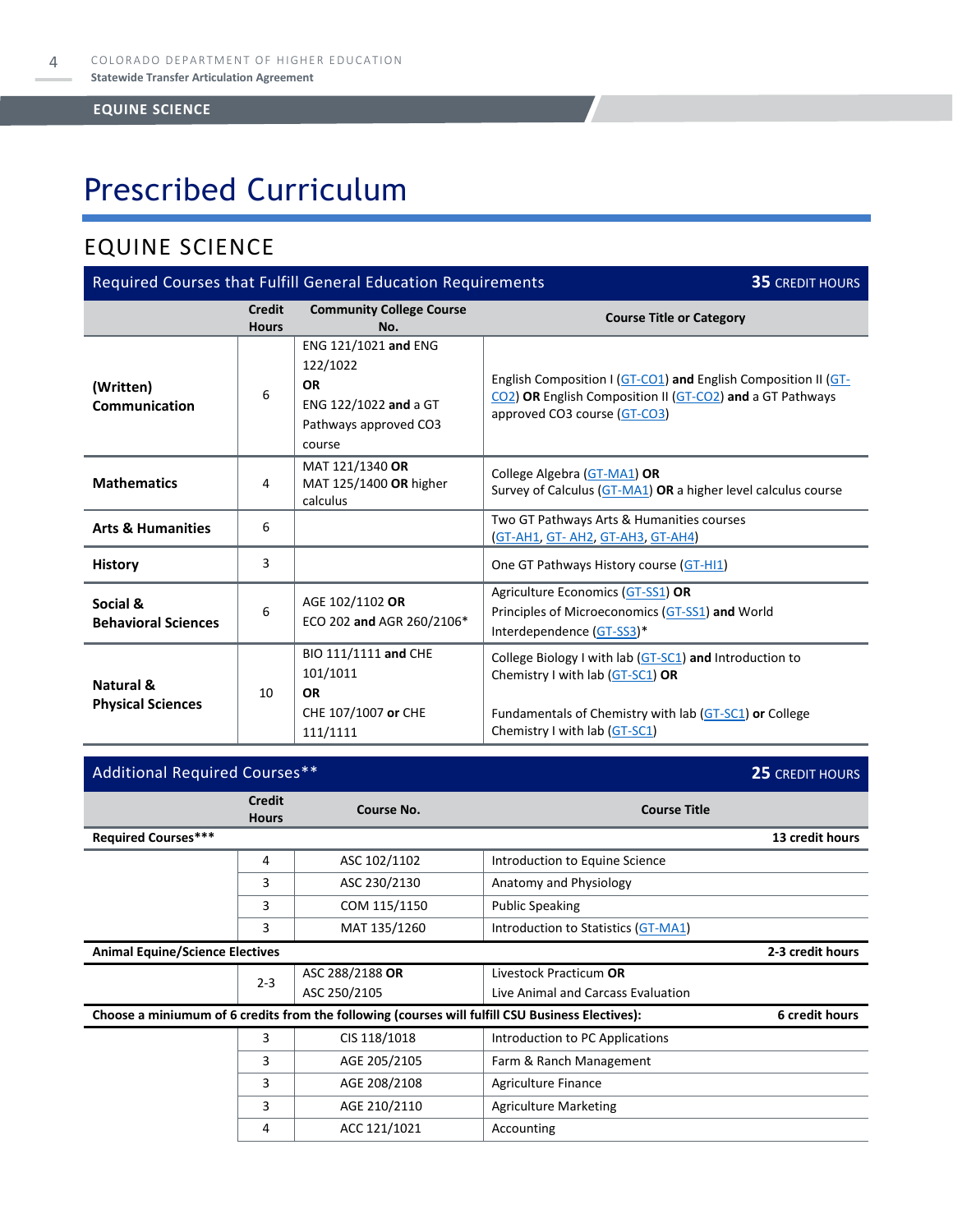| <b>EQUINE SCIENCE</b> |              |                                       |                        |
|-----------------------|--------------|---------------------------------------|------------------------|
|                       |              |                                       |                        |
|                       | ECO 201/2001 | Principles of Macroeconomics (GT-SS1) |                        |
| <b>Electives</b>      |              |                                       | 3-4 credit hours       |
|                       |              |                                       |                        |
|                       |              | <b>Total</b>                          | <b>60 CREDIT HOURS</b> |

\*AGR 260/2106 fulfills CSU's global and cultural awareness requirement

\*\*All Animal/Equine Science courses require a 'C' or better in order to ensure successful progression in the major

\*\*\*Courses are directly equivalent to a CSU Equine Science degree requirement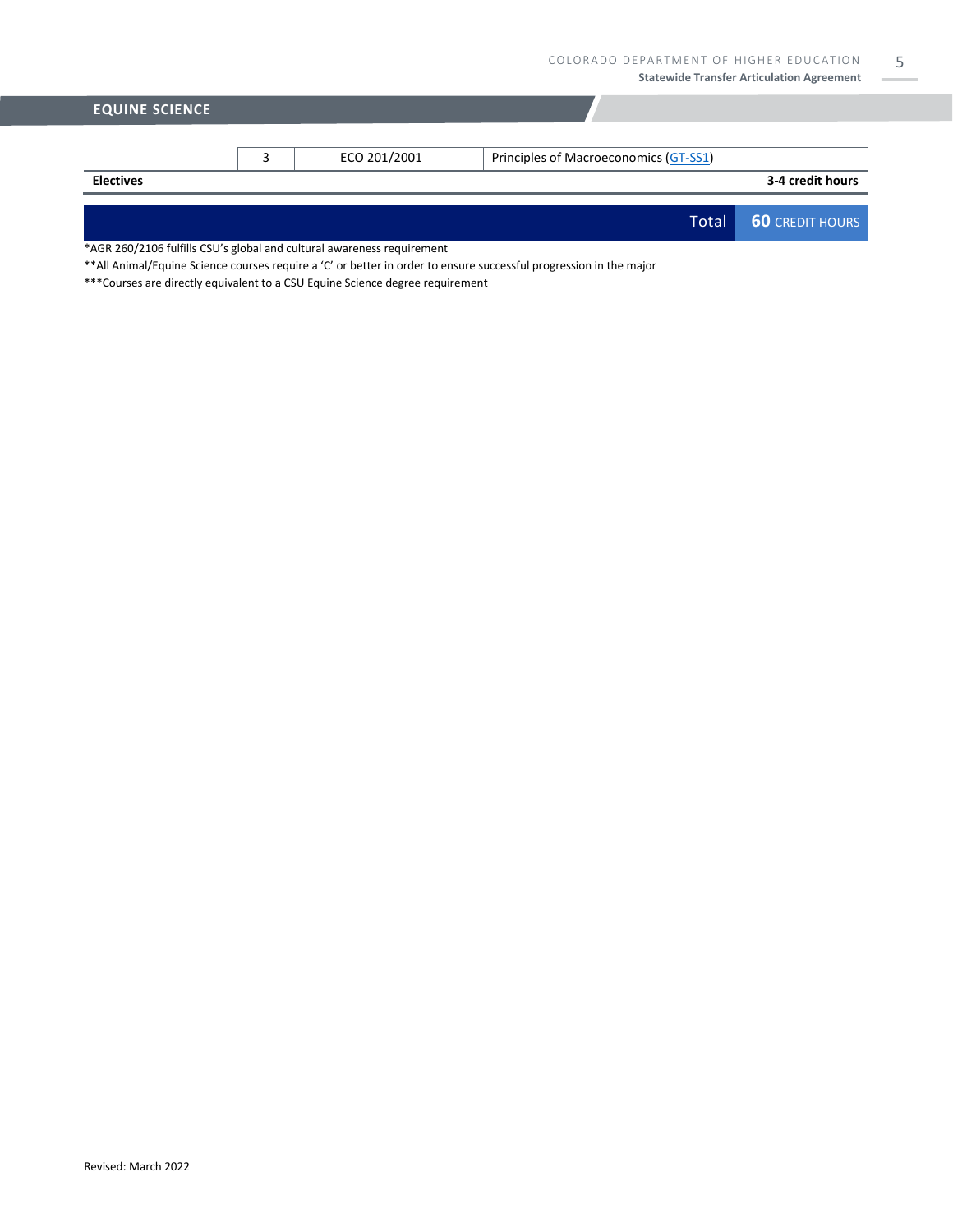# Course Planner

### EQUINE SCIENCE DEGREE PLAN

STUDENT NAME

| Institution:                   |                   |                     |                     |                  |  |  |
|--------------------------------|-------------------|---------------------|---------------------|------------------|--|--|
| Semester                       | <b>Course No.</b> | <b>Course Title</b> | <b>Credit Hours</b> | <b>Completed</b> |  |  |
|                                |                   |                     |                     |                  |  |  |
|                                |                   |                     |                     |                  |  |  |
|                                |                   |                     |                     |                  |  |  |
|                                |                   |                     |                     |                  |  |  |
|                                |                   |                     |                     |                  |  |  |
|                                |                   |                     |                     |                  |  |  |
| <b>Total Credits Completed</b> |                   |                     |                     |                  |  |  |

| Institution:                   |                   |                     |                     |                  |  |  |
|--------------------------------|-------------------|---------------------|---------------------|------------------|--|--|
| Semester                       | <b>Course No.</b> | <b>Course Title</b> | <b>Credit Hours</b> | <b>Completed</b> |  |  |
|                                |                   |                     |                     |                  |  |  |
|                                |                   |                     |                     |                  |  |  |
|                                |                   |                     |                     |                  |  |  |
|                                |                   |                     |                     |                  |  |  |
|                                |                   |                     |                     |                  |  |  |
|                                |                   |                     |                     |                  |  |  |
| <b>Total Credits Completed</b> |                   |                     |                     |                  |  |  |

| Institution: |            |                     |                                |                  |  |  |
|--------------|------------|---------------------|--------------------------------|------------------|--|--|
| Semester     | Course No. | <b>Course Title</b> | <b>Credit Hours</b>            | <b>Completed</b> |  |  |
|              |            |                     |                                |                  |  |  |
|              |            |                     |                                |                  |  |  |
|              |            |                     |                                |                  |  |  |
|              |            |                     |                                |                  |  |  |
|              |            |                     |                                |                  |  |  |
|              |            |                     |                                |                  |  |  |
|              |            |                     | <b>Total Credits Completed</b> |                  |  |  |

| Institution: |                         |                     |                     |                  |  |  |
|--------------|-------------------------|---------------------|---------------------|------------------|--|--|
| Semester     | <b>Course No.</b>       | <b>Course Title</b> | <b>Credit Hours</b> | <b>Completed</b> |  |  |
|              |                         |                     |                     |                  |  |  |
|              |                         |                     |                     |                  |  |  |
|              |                         |                     |                     |                  |  |  |
|              |                         |                     |                     |                  |  |  |
|              |                         |                     |                     |                  |  |  |
|              |                         |                     |                     |                  |  |  |
|              | Total Credits Completed |                     |                     |                  |  |  |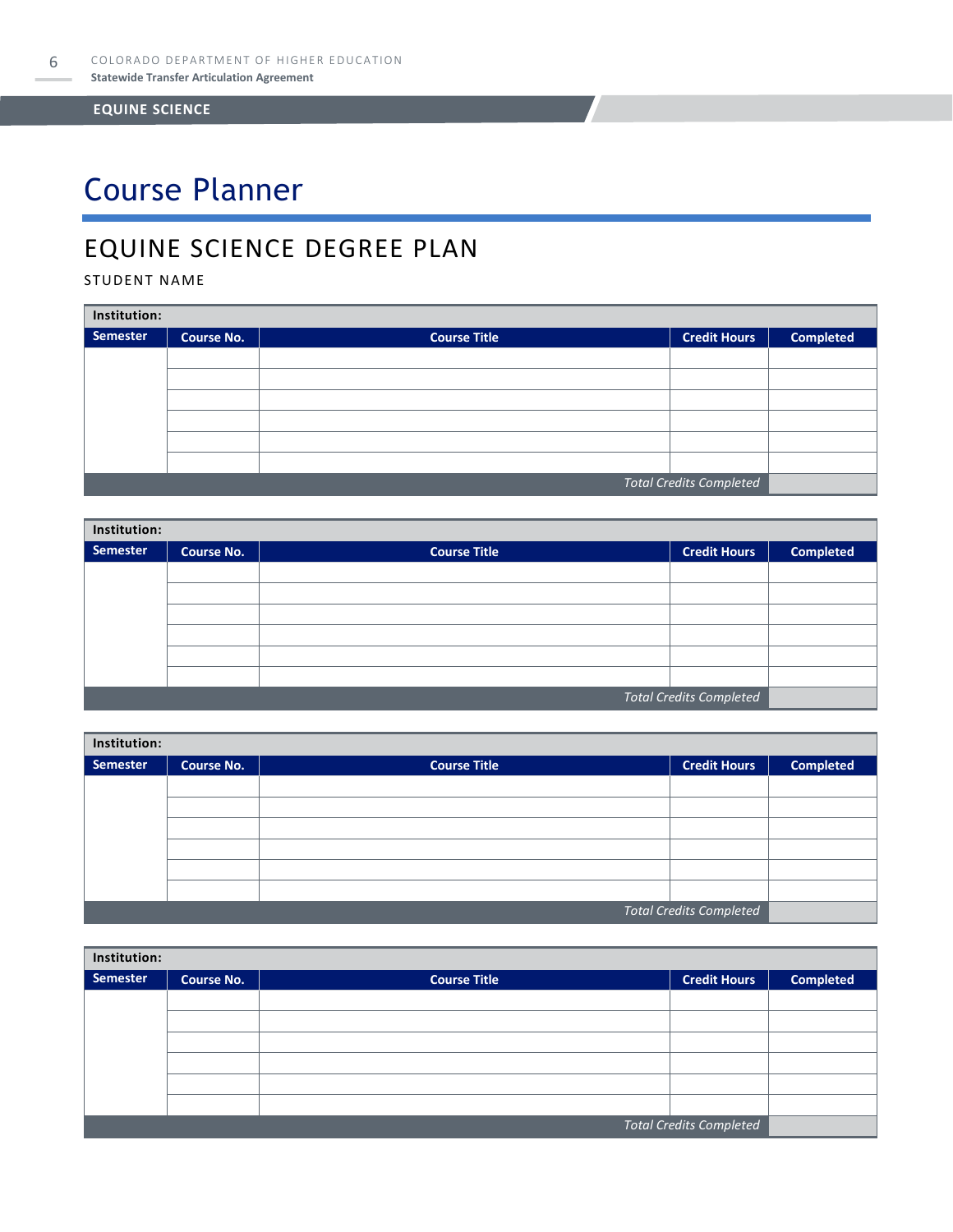## Contractual Language

#### **INTRODUCTION**

A statewide transfer articulation agreement identifies the community college courses students need to take in order to graduate from a community college with a 60-credit Associate of Arts (AA) or Associate of Science (AS) degree with designation (DwD). Students are responsible for informing the admissions counselor or transfer advisor at their receiving four-year institution that they are completing a DwD.

It is important for students to understand that completion of an AA or AS degree within two years requires them to complete an average of 15 credits per semester (or 30 credits per year). Also, research shows that students who take classes in their major area within their first 30 credit hours are more likely to persist and graduate.

The guarantees and limitations below describe the minimum requirements to which all participating institutions have agreed. Students who believe an institution is not meeting the guarantees described below can file a complaint with the [CDHE.](https://highered.colorado.gov/filing-student-complaint)

### **GUARANTEES**

Students who complete a DwD pursuant to the prescribed curriculum in this statewide transfer articulation agreement **and** pass all 60 credits with a C- or higher **and** are admitted to the receiving institution's corresponding degree program (see cover page) are guaranteed the following:

- 1. Junior standing with no more than 60 remaining credits to meet the graduation requirements for the baccalaureate degree program covered by this articulation agreement.
- 2. Completion of the receiving institution's lower division general education requirements as defined by the GT Pathways curriculum.
- 3. The same graduation requirements as students who begin and complete this degree program at the four-year institution.
- 4. Admission to all Colorado public baccalaureate awarding institutions (*except* Colorado School of Mines) is guaranteed to applicants who have completed any AA or AS degree from a Colorado public two-year institution after high school graduation, provided certain requirements are met. To see these requirements, please refer to the Colorado Commission on Higher Education's [Admissions](https://highered.colorado.gov/sites/highered/files/2020-03/i-partf_0.pdf)  [Standards Policy](https://highered.colorado.gov/sites/highered/files/2020-03/i-partf_0.pdf), section titled "Guaranteed Transfer Admissions" [here.](https://highered.colorado.gov/educators/policy-funding/cche-policies-procedures) Please note: Students transferring to a University of Colorado institution (Boulder, Colorado Springs, Denver) must satisfy the CU System's MAPS (Minimum Academic Preparation Standards) requirement.
- 5. Per the Commission's [Prior Learning Assessment](https://highered.colorado.gov/sites/highered/files/2020-03/i-partx.pdf) policy, section 2.07, and pursuant to Colorado Revised Statutes §23-1-108 (7)(b)(II)(A), "a state institution of higher education that admits as a junior a student who holds an associate of arts degree, associate of applied science degree, or associate of science degree that is the subject of a statewide degree transfer agreement shall not require the student to complete any additional courses to fulfill general education requirements", and that the receiving institution of higher education is responsible for the total cost of tuition "for any credit hours that exceed the total credit hours required for a native student or that extend the total time to receive the degree beyond that required for a native student".
- 6. The Commission's Prior Learning Assessment policy also states "every Colorado public institution of higher education shall accept in transfer from within the institution and from other state institutions of higher education prior learning assessment credit awarded for GT Pathways requirements" (section 3.01), and "Colorado public institutions of higher education shall not prohibit students from meeting general education/GT Pathways requirements with prior learning assessment credit" (section 3.02).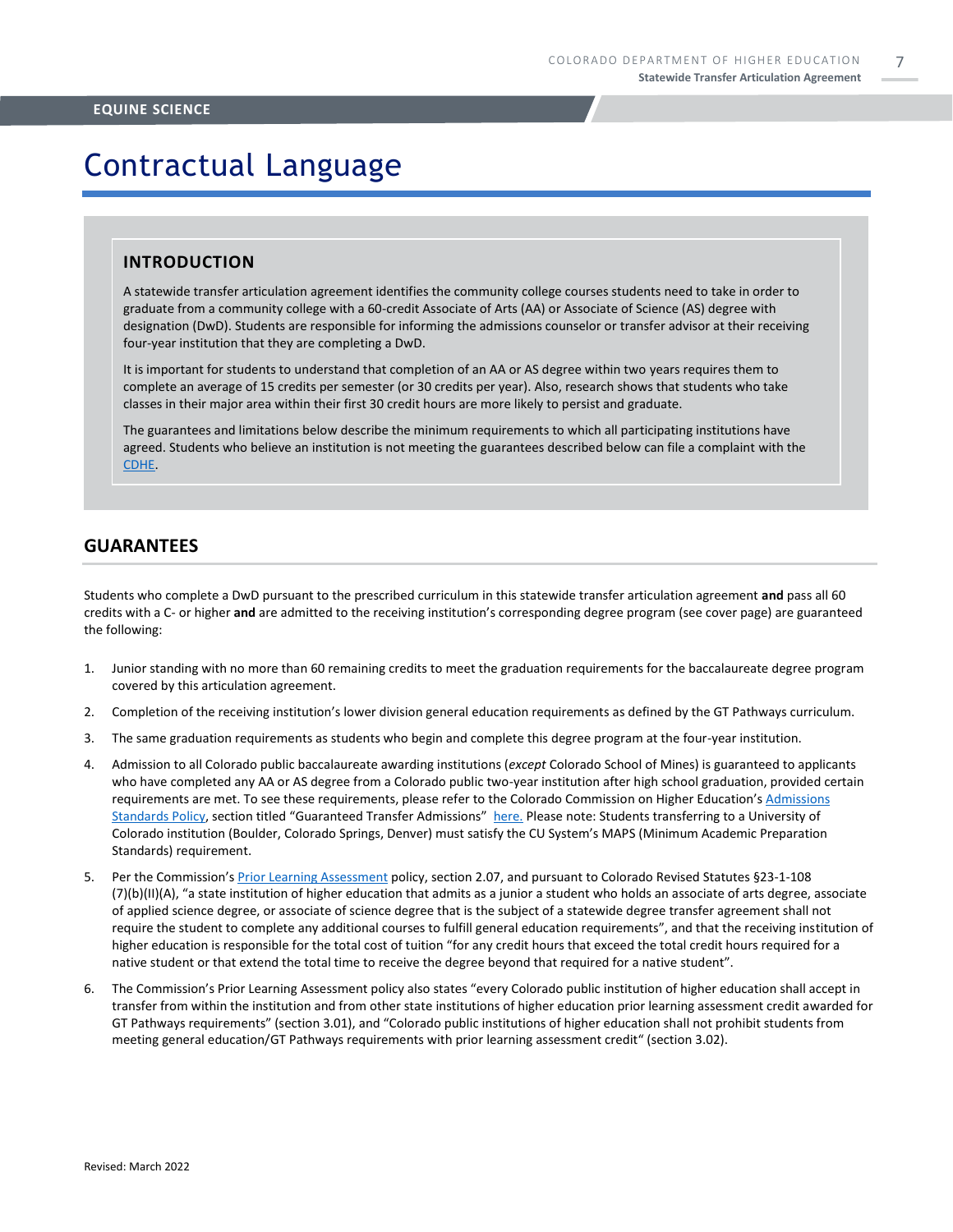### **LIMITATIONS**

- 1. Students must meet all admission and application requirements at the receiving institution including the submission of all required documentation by stated deadlines. Students are advised to consult with the Office of Admissions at the institution to which they intend to transfer.
- 2. Only courses with grades of C- or higher are guaranteed to transfer.
- 3. Admission to a receiving institution does not guarantee enrollment in a specific degree program. Some programs at receiving institutions have controlled entry due either to space limitations or academic requirements.
- 4. The credit and course transfer guarantees described in this agreement apply to the specific degree programs covered by this agreement (see cover page). If the student changes majors, receiving institutions will evaluate application of the courses designated in this agreement to other degree programs on a course-by-course basis.
- 5. Students are allowed to use credits awarded by exam, such as AP (Advanced Placement) and IB (International Baccalaureate), as long as those exams are listed on the exam table[s here,](https://highered.colorado.gov/get-credit-for-what-you-already-know) or may use challenge exams to fulfill GT Pathways requirements (not necessarily major requirements) and those credits are guaranteed to transfer and apply to GT Pathways requirements at the receiving institution per the Colorado Commission on Higher Education's Policy I, X: Prior Learning Assessment. See the [entire policy](https://highered.colorado.gov/sites/highered/files/2020-03/i-partx.pdf) for more information.
- 6. The receiving institution shall accept all applicable credits earned within ten years of transfer to the receiving institution. Credits earned more than ten years earlier will be evaluated on a course-by-course basis.
- 7. All the courses a student needs to take in the associate degree program covered by this statewide transfer articulation agreement are listed in the prescribed curriculum. Course substitutions are allowed as long as the student and both the sending and receiving institutions agree to the substitution; such agreement should be documented in writing and the student should keep a copy until the baccalaureate degree is conferred. Note that if students substitute a course, then this is no longer a statewide agreement and some of the guarantees are only for the receiving institution that agreed to the substitution. **Any additional courses taken in the discipline covered by this agreement might not count toward the requirements of the major at the receiving institution.** Students can avoid this problem by taking no more courses in the discipline beyond those identified in the prescribed curriculum. STUDENTS SHOULD CONSULT THE PROGRAM ADVISOR AT THE RECEIVING INSTITUTION FOR GUIDANCE. Any advisement from an academic advisor should be obtained IN WRITING.
- Students seeking K-12 teacher licensure may not use this agreement because teacher preparation programs have different requirements for educator licensure.

*Because of the limitations above, students must consult with the Office of Admissions at the institution to which they are transferring.*

### **Addendum to Agreement**

Students who do not complete an AA/AS degree can use the prescribed curriculum in a statewide transfer articulation agreement as a common advising guide for transfer to all public institutions that offer the designated bachelor's degree program. Please note the following:

- 1. Students are guaranteed application of general education courses completed with a C- or higher in the prescribed curriculum in this agreement up to the established maximum in each GT Pathways content area.
- 2. Except in special cases (e.g., the partial completion of a required sequence of courses or variation in the number of credit hours institutions award for course equivalents), students can expect that courses specified within the prescribed curriculum in this agreement, successfully completed with a C- or higher, will fulfill the relevant course requirements in the designated major.
- 3. Receiving institutions will evaluate all courses other than those specified in this agreement on a course-by-course basis.

Students transferring without a completed AA/AS degree must consult with the Office of Admissions at the institution to which they are transferring to review the issues identified above, and to make sure they meet all admission and application requirements at the receiving institution, including the submission of all required documentation by stated deadlines.

This agreement will be reviewed by disciplinary faculty no less frequently than every five years. *The agreement will remain in force until such time as it is formally modified or terminated.*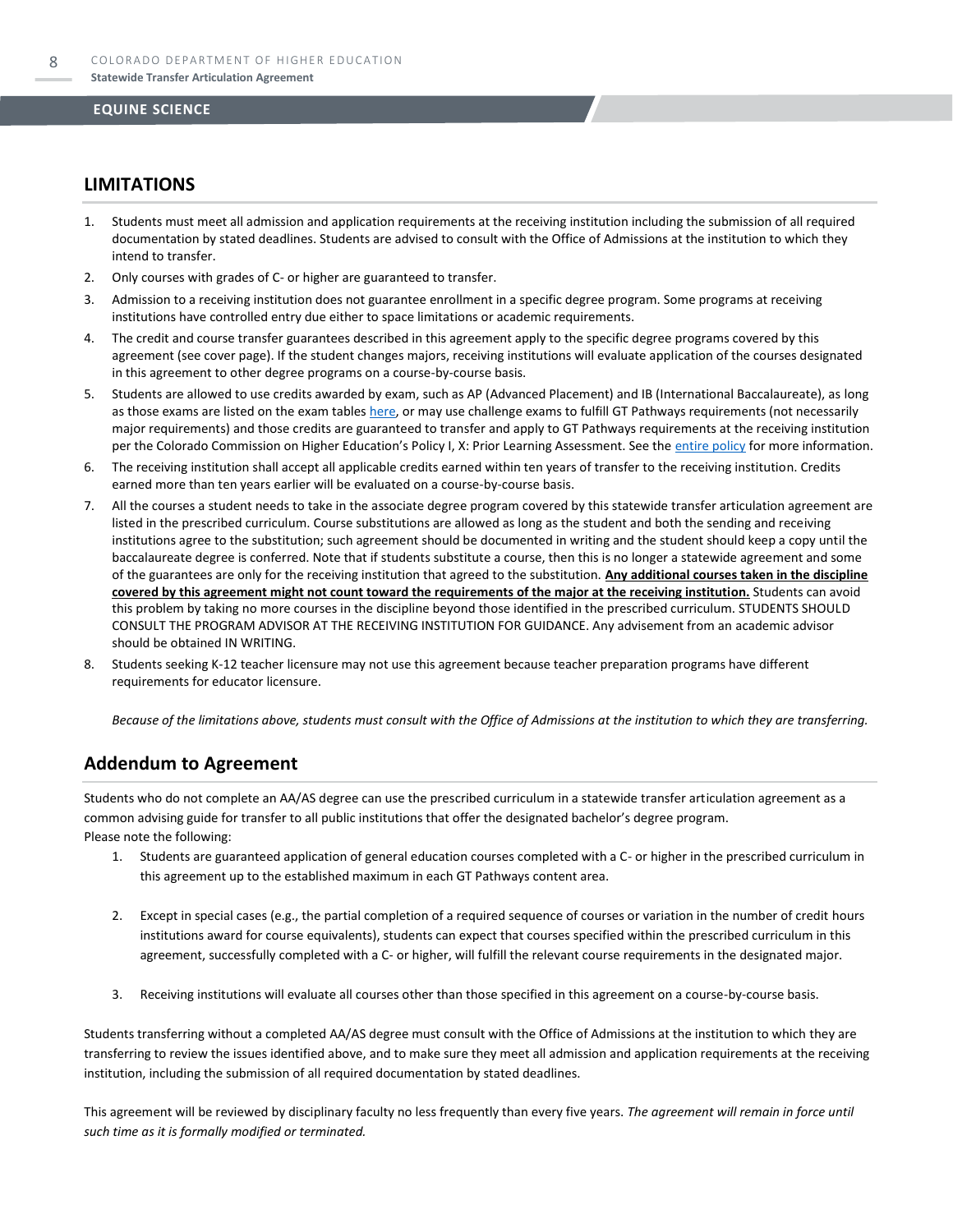The Department of Higher Education – in consultation with the General Education Council – may make minor technical changes to this agreement on behalf of participating institutions. The most current version of the agreement can be found on the [CDHE website.](https://highered.colorado.gov/transfer-degrees) Institutions that wish to join or withdraw from this agreement should consult the Division of Academic Affairs at the Colorado Department of Higher Education. Terms and processes are outlined in the Commission's policy on Statewide Transfer and GT Pathways, available at the [CDHE website.](https://highered.colorado.gov/educators/policy-funding/general-education-ge-council/gtpathways/transfer-agreements)

A paper or hard copy of this document may not be the most current version of the agreement—check th[e website](https://highered.colorado.gov/transfer-degrees) of the Colorado Department of Higher Education for the most current version.

*Signatures from institutional/system Chief Academic Officers for all participating institutions, as listed on the cover page, have signed this agreement. Signatures of Chief Academic Officers, who possess or have been delegated authority to enter into this agreement on behalf of their institution or institutions (in some cases by the institutional or system governing board), are on file in the Division of Academic Affairs at the Colorado Department of Higher Education.*